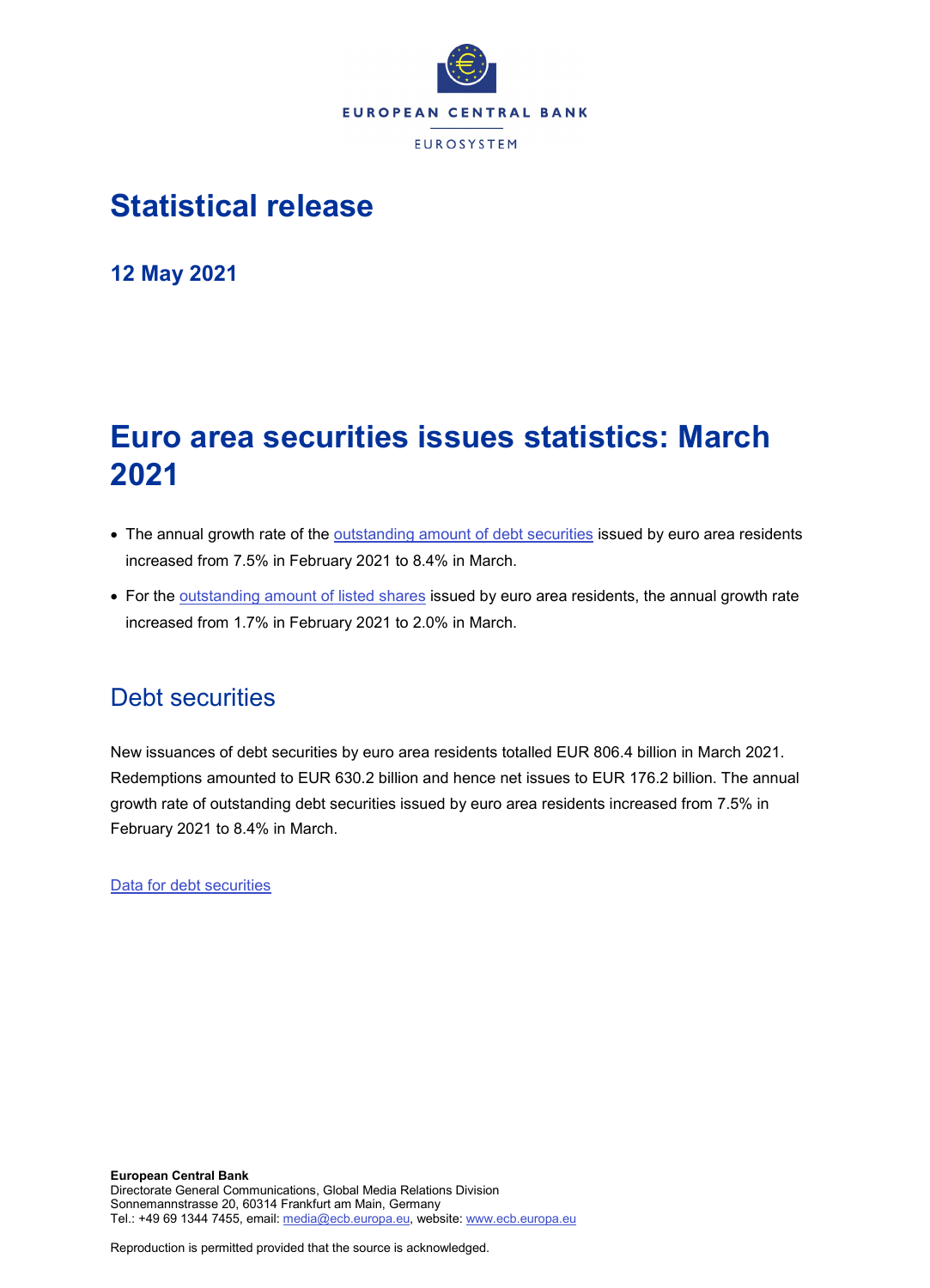#### **Chart 1**

#### Debt securities issued by euro area residents



#### Breakdown by maturity

The annual growth rate of outstanding short-term debt securities increased from 12.0% in February 2021 to 14.6% in March. For long-term debt securities, the annual growth rate increased from 7.2% in February 2021 to 7.9% in March. The annual growth rate of outstanding fixed rate long-term debt securities increased from 7.9% in February 2021 to 8.5% in March. The annual growth rate of outstanding variable rate long-term debt securities increased from 0.7% in February 2021 to 1.3% in March.

[Data for breakdown by maturity](http://sdw.ecb.europa.eu/browseSelection.do?type=series&q=SEC.M.I8.1000.F33100.N.I.Z01.A.Z%2c+SEC.M.I8.1000.F33200.N.I.Z01.A.Z%2c+SEC.M.I8.1000.F33201.N.I.Z01.A.Z%2c+SEC.M.I8.1000.F33202.N.I.Z01.A.Z&node=SEARCHRESULTS&ec=&oc=&rc=&cv=&pb=&dc=&df=)

#### Breakdown by sector

As regards the sectoral breakdown, the annual growth rate of outstanding debt securities issued by non-financial corporations increased from 10.8% in February 2021 to 11.9% in March. For the monetary financial institutions (MFIs) sector, this rate of change increased from -0.3% in February 2021 to 2.2% in March. The annual growth rate of outstanding debt securities issued by financial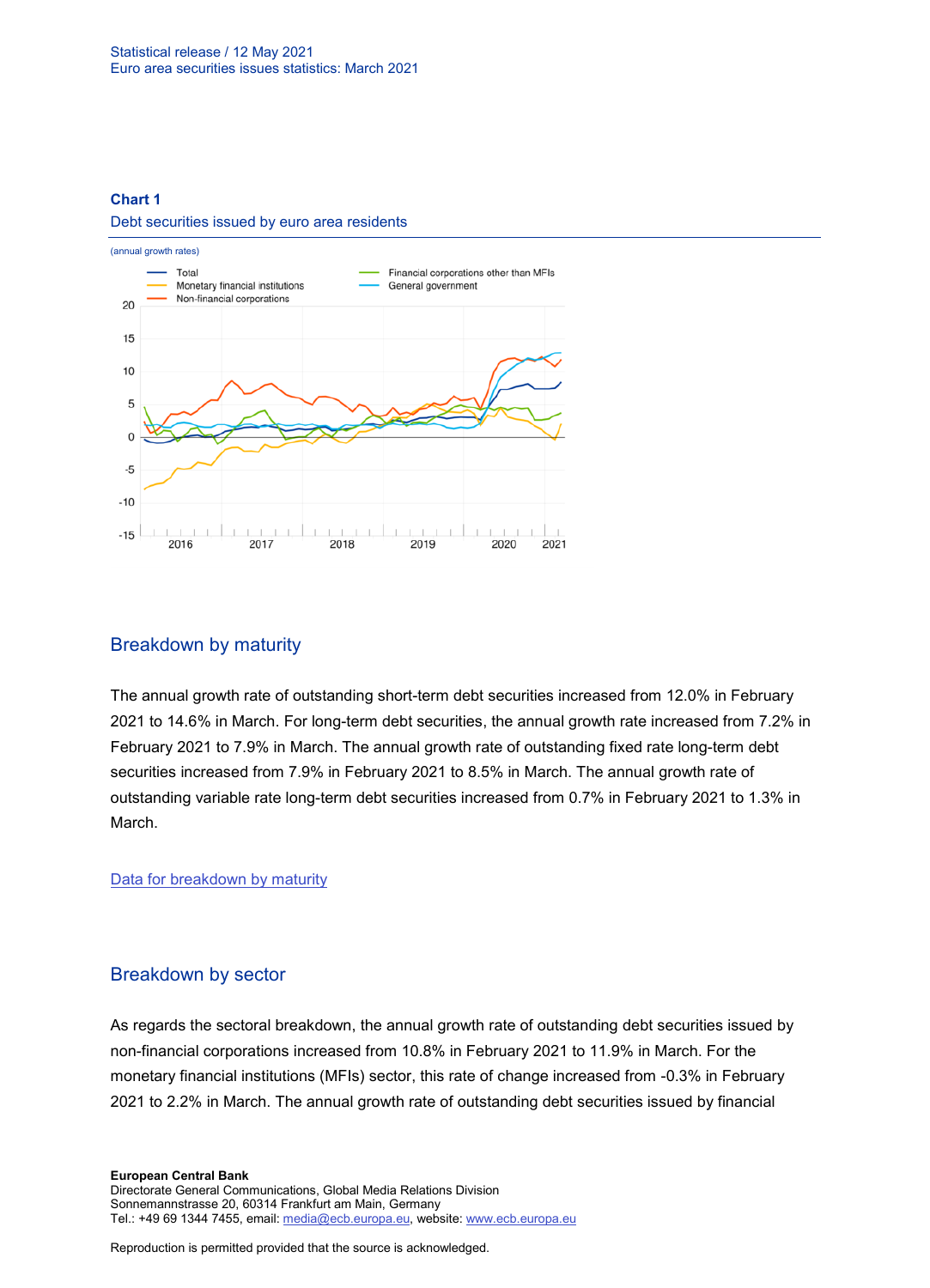corporations other than MFIs increased from 3.4% in February 2021 to 3.8% in March. For the general government, this growth rate was 12.9% in March 2021, the same as in February.

The annual growth rate of outstanding short-term debt securities issued by MFIs was -11.0% in March 2021, compared with -19.0% in February. The annual growth rate of outstanding long-term debt securities issued by MFIs increased from 2.6% in February 2021 to 4.0% in March.

[Data for breakdown by sector](http://sdw.ecb.europa.eu/browseSelection.do?type=series&q=SEC.M.I8.1100.F33000.N.I.Z01.A.Z%2cSEC.M.I8.1220.F33000.N.I.Z01.A.Z%2cSEC.M.I8.1235.F33000.N.I.Z01.A.Z%2cSEC.M.I8.1300.F33000.N.I.Z01.A.Z%2cSEC.M.I8.1220.F33100.N.I.Z01.A.Z%2cSEC.M.I8.1220.F33200.N.I.Z01.A.Z&node=SEARCHRESULTS&ec=&oc=&rc=&cv=&pb=&dc=&df=)

#### Breakdown by currency

Concerning the currency breakdown, the annual growth rate of outstanding euro-denominated debt securities increased from 9.0% in February 2021 to 9.6% in March. For debt securities denominated in other currencies, this rate of change increased from -1.2% in February 2021 to 1.1% in March.

[Data for breakdown by currency](http://sdw.ecb.europa.eu/browseSelection.do?type=series&q=SEC.M.I8.1000.F33000.N.I.EUR.A.Z%2cSEC.M.I8.1000.F33000.N.I.Z06.A.Z&node=SEARCHRESULTS&ec=&oc=&rc=&cv=&pb=&dc=&df=)

### Listed shares

New issuances of listed shares by euro area residents totalled EUR 24.1 billion in March 2021. Redemptions amounted to EUR 3.1 billion and hence net issues to EUR 21.0 billion. The annual growth rate of the outstanding amount of listed shares issued by euro area residents (excluding valuation changes) increased from 1.7% in February 2021 to 2.0% in March. The annual growth rate of listed shares issued by non-financial corporations was 1.4% in March 2021, compared with 1.2% in February. For MFIs, the corresponding rate of change increased from -0.1% in February 2021 to 1.4% in March. For financial corporations other than MFIs, this growth rate increased from 4.7% in February 2021 to 5.0% in March.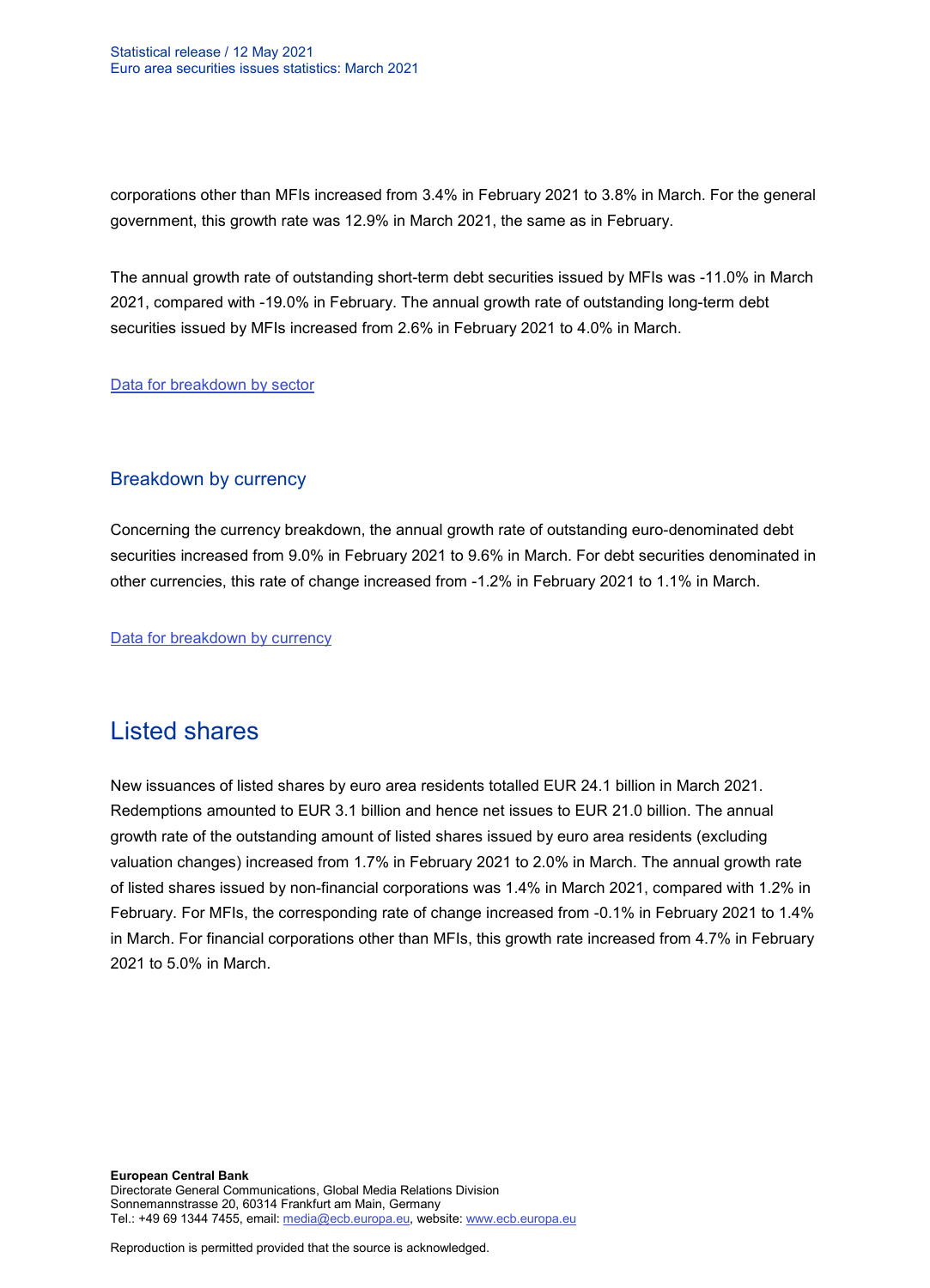#### **Chart 2**

#### Listed shares issued by euro area residents



The market value of the outstanding amount of listed shares issued by euro area residents totalled EUR 9,238.9 billion at the end of March 2021. Compared with EUR 6,445.0 billion at the end of March 2020, this represents an annual increase of 43.3% in the value of the stock of listed shares in March 2021, up from 11.6% in February.

#### [Data for listed shares](http://sdw.ecb.europa.eu/browseSelection.do?type=series&q=SEC.M.I8.1000.F51100.M.2.Z01.E.Z%2cSEC.M.I8.1000.F51100.M.3.Z01.E.Z%2cSEC.M.I8.1000.F51100.M.4.Z01.E.Z%2cSEC.M.I8.1000.F51100.M.I.Z01.A.Z%2cSEC.M.I8.1100.F51100.M.I.Z01.A.Z%2cSEC.M.I8.1220.F51100.M.I.Z01.A.Z%2cSEC.M.I8.1235.F51100.M.I.Z01.A.Z%2cSEC.M.I8.1000.F51100.M.1.Z01.E.Z&node=SEARCHRESULTS&ec=&oc=&rc=&cv=&pb=&dc=&df=)

**For queries, please use the** [Statistical information request](https://ecb-registration.escb.eu/statistical-information) **form.**

#### **Notes:**

- Unless otherwise indicated, data relate to non-seasonally adjusted statistics. In addition to the developments for March 2021, this statistical release incorporates minor revisions to the data for previous periods. The annual growth rates are based on financial transactions that occur when an institutional unit incurs or redeems liabilities, they are not affected by the impact of any other changes which do not arise from transactions.
- Hyperlinks in the main body of the statistical release and in annex tables lead to data that may change with subsequent releases as a result of revisions. Figures shown in annex tables are a snapshot of the data as at the time of the current release.

#### **European Central Bank**

Directorate General Communications, Global Media Relations Division Sonnemannstrasse 20, 60314 Frankfurt am Main, Germany Tel.: +49 69 1344 7455, email[: media@ecb.europa.eu,](mailto:media@ecb.europa.eu) website[: www.ecb.europa.eu](https://darwin.escb.eu/livelinkdav/nodes/16022696/www.ecb.europa.eu)

Reproduction is permitted provided that the source is acknowledged.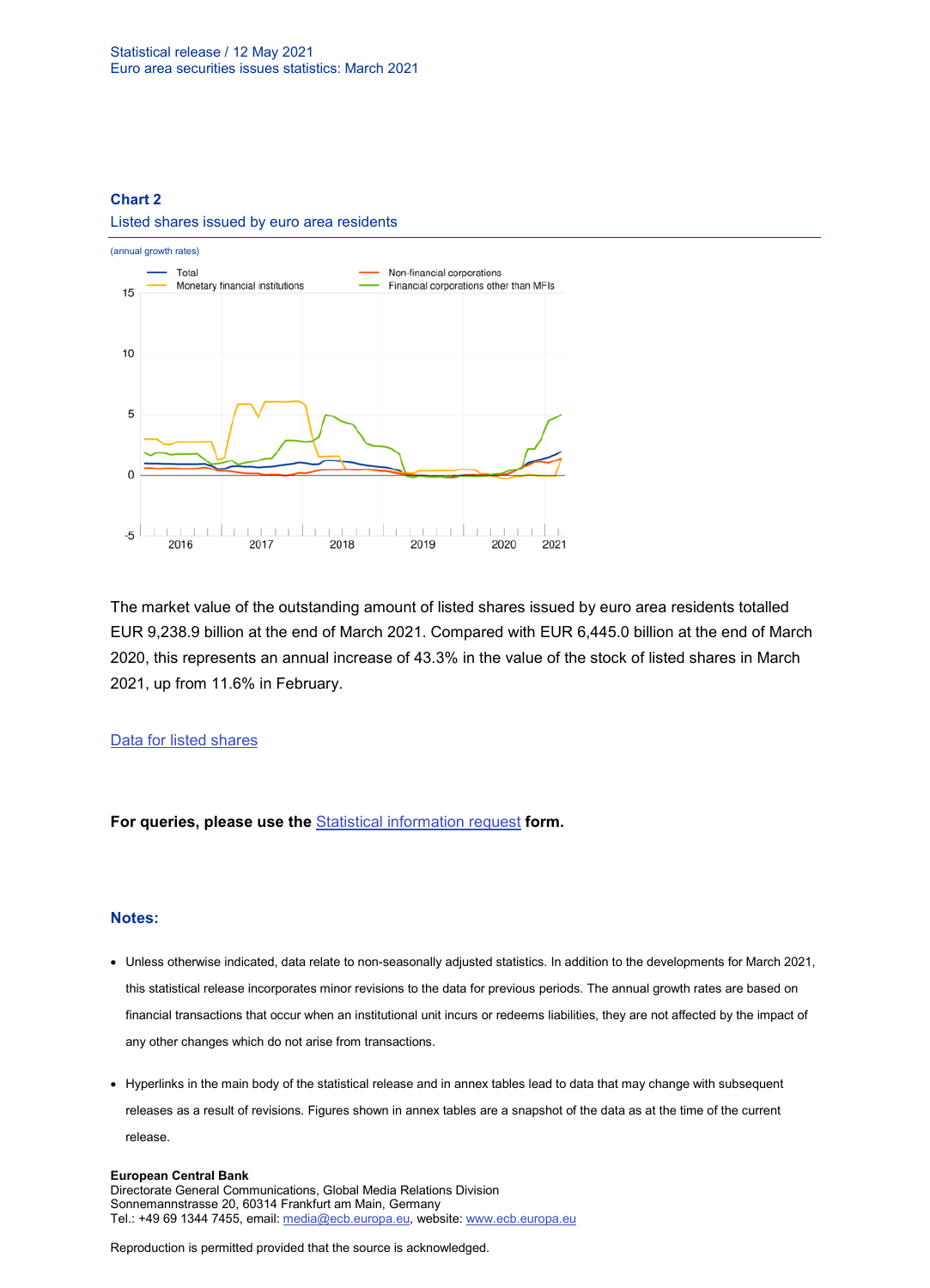• The next statistical release on euro area securities issues will be published on 11 June 2021.

**European Central Bank** Directorate General Communications, Global Media Relations Division Sonnemannstrasse 20, 60314 Frankfurt am Main, Germany Tel.: +49 69 1344 7455, email[: media@ecb.europa.eu,](mailto:media@ecb.europa.eu) website[: www.ecb.europa.eu](https://darwin.escb.eu/livelinkdav/nodes/16022696/www.ecb.europa.eu)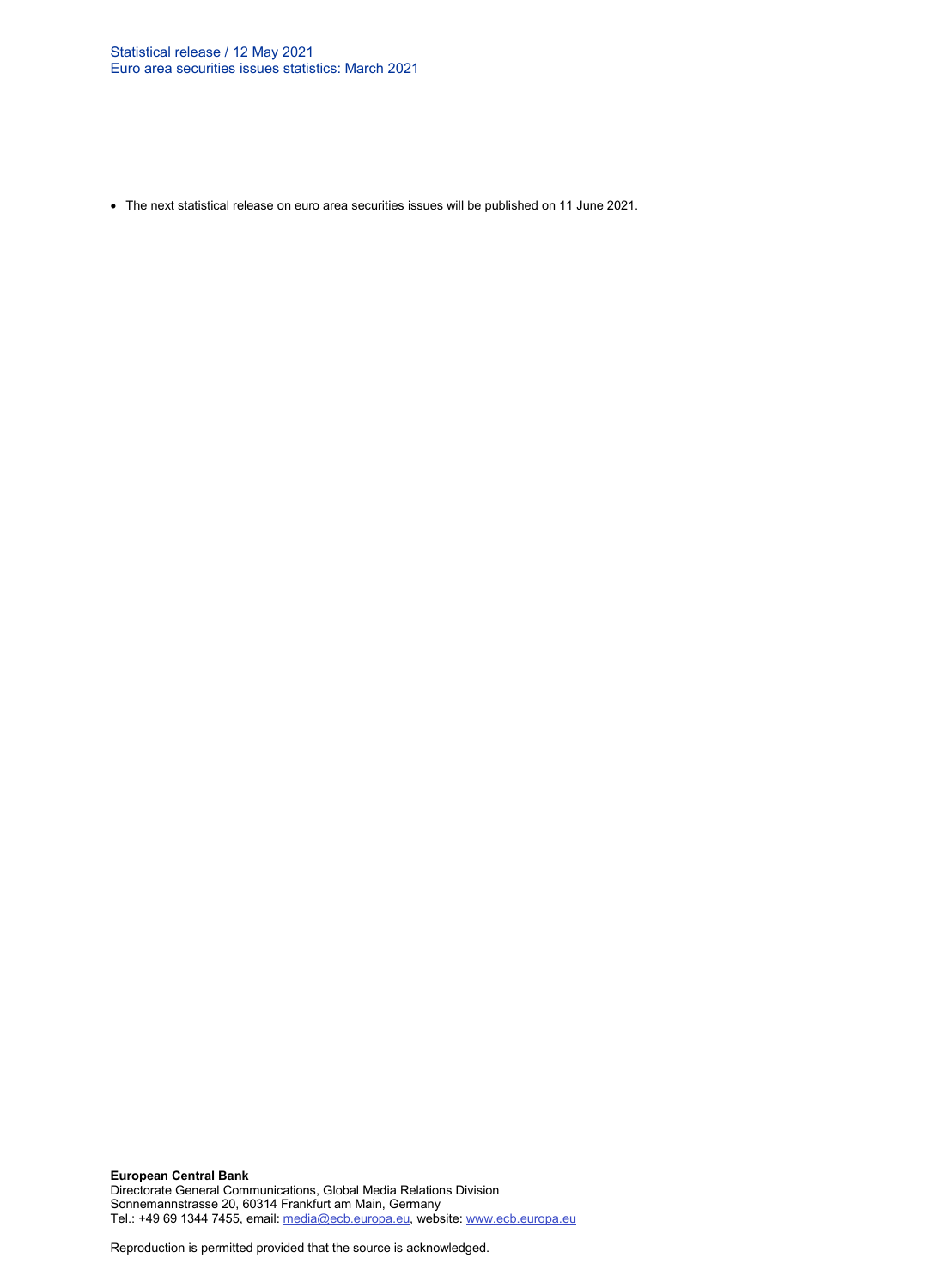#### Table 1: Debt securities issued by euro area residents, by currency and original maturity 1) (EUR billions; nominal values)

|                          | Gross Redemp-<br><b>Net</b><br><b>Net</b><br>Amounts<br>outstand<br>issues<br>tions lissues <sup>3</sup><br><b>issues</b><br>ing |         |                          |       |        | Amounts<br>outstand-<br>ing | Gross<br><b>issues</b> | Redemp- | <b>Net</b><br>tions issues <sup>3</sup> | <b>Amounts</b><br>outstand-<br>ına | <b>Gross</b><br>issues | Redemp-<br>tions | <b>Net</b><br><b>issues</b> | Annual growth rates of outstanding amounts <sup>5)</sup> |            |            |            |            |              |              |              |              |              |              |        |
|--------------------------|----------------------------------------------------------------------------------------------------------------------------------|---------|--------------------------|-------|--------|-----------------------------|------------------------|---------|-----------------------------------------|------------------------------------|------------------------|------------------|-----------------------------|----------------------------------------------------------|------------|------------|------------|------------|--------------|--------------|--------------|--------------|--------------|--------------|--------|
|                          | Mar. 2020                                                                                                                        |         | Apr. 2020 - Mar. 2021 4) |       |        | Feb. 2021                   |                        |         | Mar. 2021                               |                                    |                        |                  | 2019                        | 2020                                                     | 2020<br>Q2 | 2020<br>Q3 | 2020<br>Q4 | 2021<br>Q1 | 2020<br>Oct. | 2020<br>Nov. | 2020<br>Dec. | 2021<br>Jan. | 2021<br>Feb. | 2021<br>Mar. |        |
| Total<br>of which        | 17.883.4                                                                                                                         | 22.9    | 761.7                    | 636.8 | 124.9  | 19,031.9                    | 679.4                  | 552.6   | 126.9                                   | 19,272.9                           | 806.4                  | 630.2            | 176.2                       | 2.7                                                      | 5.9        | 5.1        | 7.6        | 7.8        | 7.6          | 8.2          | 7.5          | 7.4          | 7.4          | 7.5          | 8.4    |
| in euro                  | 15.296.5                                                                                                                         | 41.1    | 549.5                    | 426.8 | 122.6  | 16,548.0                    | 454.1                  | 329.8   | 124.3                                   | 16,684.5                           | 544.0                  | 407.6            | 136.4                       | 3.3                                                      | 6.8        | 5.9        | 8.9        | 9.2        | 9.1          | 9.5          | 8.9          | 9.0          | 9.0          | 9.0          | 9.6    |
| in other currencies      | 2.586.9                                                                                                                          | $-18.2$ | 212.2                    | 209.9 | 2.3    | 2,483.9                     | 225.4                  | 222.8   | 2.6                                     | 2,588.3                            | 262.4                  | 222.6            | 39.8                        | $-0.5$                                                   | 0.5        | 0.4        | 0.0        | $-0.6$     | $-1.1$       | 0.2          | $-0.9$       | $-1.8$       | $-1.8$       | $-1.2$       | 1.1    |
| Short-term<br>of which   | 1.368.5                                                                                                                          | $-7.5$  | 454.3                    | 437.5 | 16.8   | 1,539.5                     | 372.8                  | 415.7   | $-42.9$                                 | 1,579.3                            | 448.8                  | 421.6            | 27.2                        | 1.8                                                      | 15.4       | 13.7       | 22.1       | 20.4       | 14.6         | 21.1         | 20.6         | 18.8         | 15.3         | 12.0         | 14.6   |
| in euro                  | 910.7                                                                                                                            | $-0.2$  | 280.6                    | 267.8 | 12.8   | 1,075.7                     | 203.4                  | 229.6   | $-26.3$                                 | 1,072.5                            | 240.7                  | 244.9            | $-4.2$                      | 3.6                                                      | 17.9       | 15.5       | 28.9       | 27.2       | 20.4         | 27.3         | 26.4         | 26.7         | 22.3         | 17.3         | 16.9   |
| in other currencies      | 457.9                                                                                                                            | $-7.3$  | 173.7                    | 169.7 | 4.0    | 463.7                       | 169.4                  | 186.1   | $-16.7$                                 | 506.8                              | 208.0                  | 176.7            | 31.4                        | $-2.1$                                                   | 10.3       | 10.1       | 7.8        | 7.0        | 3.9          | 8.7          | 8.9          | 3.8          | 2.7          | 2.0          | 10.6   |
| Long-term 2)<br>of which | 16.514.9                                                                                                                         | 30.5    | 307.4                    | 199.3 | 108.1  | 17.492.4                    | 306.7                  | 136.9   | 169.8                                   | 17,693.5                           | 357.6                  | 208.6            | 149.0                       | 2.8                                                      | 5.1        | 4.4        | 6.3        | 6.7        | 7.0          | 7.1          | 6.4          | 6.5          | 6.8          | 7.2          | 7.9    |
| in euro                  | 14.385.8                                                                                                                         | 41.3    | 268.9                    | 159.0 | 109.8  | 15,472.3                    | 250.7                  | 100.1   | 150.5                                   | 15,612.0                           | 303.2                  | 162.6            | 140.6                       | 3.3                                                      | 6.1        | 5.3        | 7.5        | 8.0        | 8.4          | 8.4          | 7.8          | 7.9          | 8.2          | 8.5          | 9.2    |
| in other currencies      | 2.129.1                                                                                                                          | $-10.8$ | 38.5                     | 40.2  | $-1.7$ | 2,020.1                     | 56.0                   | 36.7    | 19.3                                    | 2,081.5                            | 54.4                   | 46.0             | 8.4                         | $-0.1$                                                   | $-1.5$     | $-1.5$     | $-1.6$     | $-2.2$     | $-2.2$       | $-1.6$       | $-3.0$       | $-3.0$       | $-2.8$       | $-1.9$       | $-1.0$ |
| of which fixed rate      | 12.711.1                                                                                                                         | 38.2    | 219.9                    | 129.9 | 90.0   | 13,573.9                    | 218.6                  | 63.6    | 155.0                                   | 13.730.5                           | 258.1                  | 141.0            | 117.2                       | 3.5                                                      | 5.8        | 5.3        | 7.2        | 7.4        | 7.8          | 7.8          | 7.0          | 7.3          | 7.5          | 7.9          | 8.5    |
| in euro                  | 11.138.5                                                                                                                         | 53.3    | 192.0                    | 100.2 | 91.8   | 12,115.3                    | 177.4                  | 39.7    | 137.6                                   | 12,222.8                           | 216.4                  | 108.0            | 108.4                       | 4.2                                                      | 7.1        | 6.5        | 8.7        | 9.0        | 9.3          | 9.4          | 8.7          | 9.0          | 9.1          | 9.4          | 9.9    |
| in other currencies      | 1,572.6                                                                                                                          | $-15.1$ | 27.9                     | 29.7  | $-1.7$ | 1,458.6                     | 41.3                   | 23.9    | 17.4                                    | 1,507.6                            | 41.7                   | 32.9             | 8.7                         | $-1.1$                                                   | $-2.7$     | $-2.7$     | $-3.0$     | $-3.6$     | $-3.2$       | $-2.9$       | $-4.6$       | $-4.5$       | $-3.8$       | $-2.8$       | $-1.3$ |
| of which variable rate   | 3.076.3                                                                                                                          | $-8.4$  | 53.5                     | 50.0  | 3.4    | 3,048.6                     | 56.3                   | 39.7    | 17.2                                    | 3,069.4                            | 64.2                   | 52.2             | 12.1                        | $-2.4$                                                   | $-1.0$     | $-1.6$     | 0.0        | $-0.2$     | 0.4          | $-0.5$       | $-0.2$       | $-0.3$       | 0.0          | 0.7          | 1.3    |
| in euro                  | 2,695.4                                                                                                                          | $-12.0$ | 48.4                     | 43.1  | 5.3    | 2,694.4                     | 46.8                   | 32.8    | 14.0                                    | 2,708.7                            | 57.7                   | 43.2             | 14.5                        | $-2.3$                                                   | $-0.6$     | $-1.3$     | 0.4        | 0.4        | 1.2          | 0.2          | 0.5          | 0.4          | 0.9          | 1.4          | 2.4    |
| in other currencies      | 380.9                                                                                                                            | 3.6     | 5.0                      | 6.9   | $-1.9$ | 354.3                       | 9.5                    | 6.3     | 3.2                                     | 360.7                              | 6.6                    | 9.0              | $-2.4$                      | $-2.9$                                                   | $-4.3$     | $-3.6$     | $-3.2$     | $-5.0$     | $-5.4$       | $-4.9$       | $-5.4$       | $-5.0$       | -6.1         | $-4.5$       | $-6.0$ |

Source: ECB securities issues statistics.

1) "Short-term" debt securities comprise securities that have an original maturity of one year or less, even if they are issued under longer-term facilities. Debt securities with a longer original maturity, with optional m away, the latest of which is more than one year away, or with indefinite maturity dates are classified as "long-term".

2) The residual difference between total long-term debt securities and fixed and variable rate long-term debt securities consists of zero coupon bonds and revaluation effects.

3) As a full breakdown of net issues into gross issues and redemptions may not always be available for the period before November 2016, the difference between aggregated gross issues and redemptions may deviate from the ag

4) Monthly averages of the transactions during this period.

5) Annual growth rates are based on financial transactions that occur when an institutional unit incurs or redeems liabilities. The annual growth rates therefore exclude the impact of reclassifications, revaluations, excha not arise from transactions.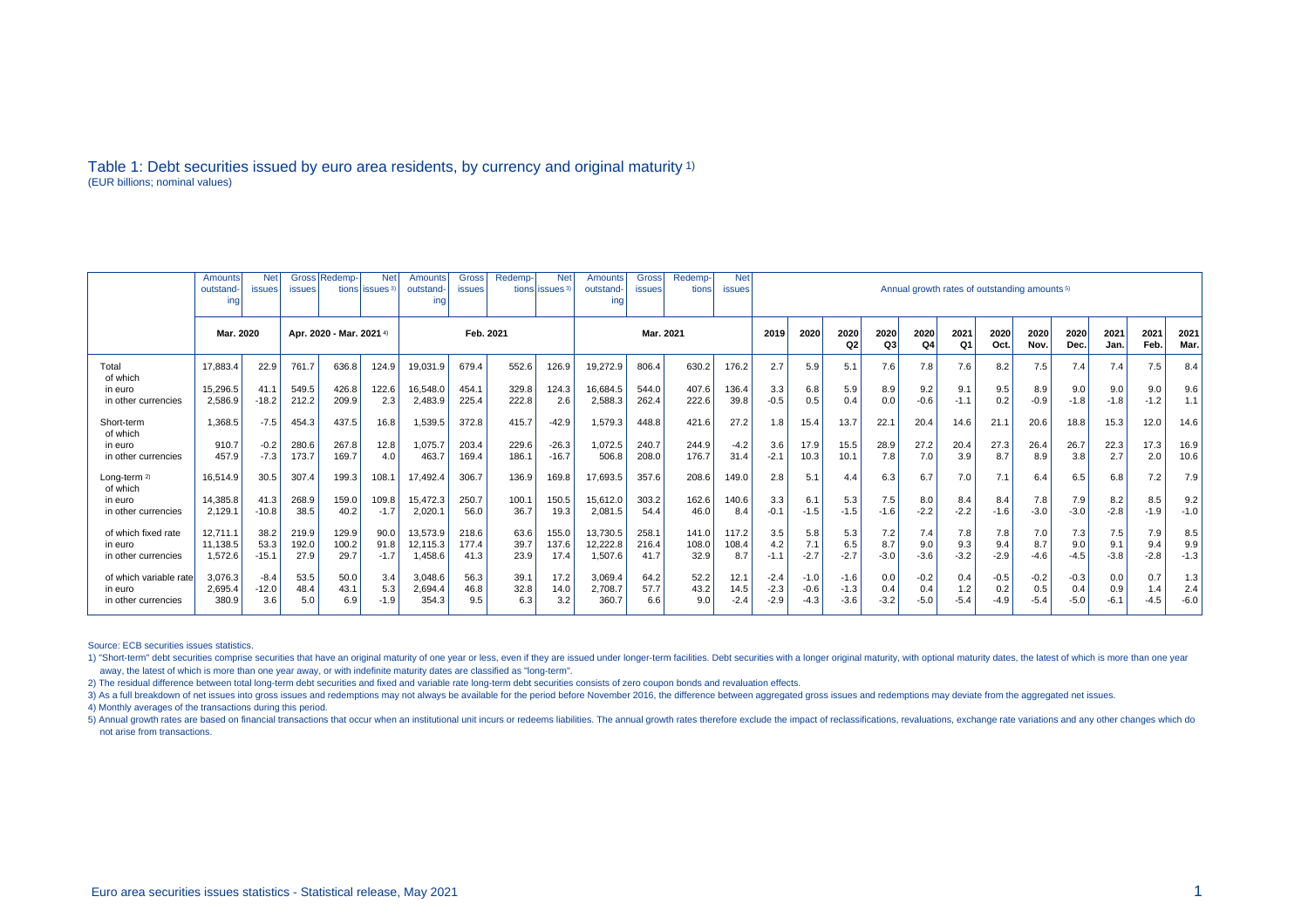|                                                                                         | Amounts<br>outstand-<br>ing | <b>Net</b><br>issues          | Gross<br>issues          | Redemp-<br>tions       | <b>Net</b><br>issues <sup>3</sup> | Amounts<br>outstand<br>ing  | <b>Gross</b><br><b>issues</b> | Redemp                 | <b>Net</b><br>tions issues <sup>3</sup> | Amounts<br>outstand-<br>ing | <b>Gross</b><br><b>issues</b> | <b>Redemp</b><br>tions | <b>Net</b><br><b>issues</b> | Annual growth rates of outstanding amounts <sup>5)</sup> |                        |                      |                      |                       |                        |                       |                       |                       |                        |                          |                        |
|-----------------------------------------------------------------------------------------|-----------------------------|-------------------------------|--------------------------|------------------------|-----------------------------------|-----------------------------|-------------------------------|------------------------|-----------------------------------------|-----------------------------|-------------------------------|------------------------|-----------------------------|----------------------------------------------------------|------------------------|----------------------|----------------------|-----------------------|------------------------|-----------------------|-----------------------|-----------------------|------------------------|--------------------------|------------------------|
|                                                                                         | Mar. 2020                   |                               | Apr. 2020 - Mar. 2021 4) |                        |                                   | Feb. 2021                   |                               |                        | Mar. 2021                               |                             |                               |                        | 2019                        | 2020                                                     | 2020<br>Q <sub>2</sub> | 2020<br>Q3           | 2020<br>Q4           | 2021<br>Q1            | 2020<br>Oct.           | 2020<br>Nov.          | 2020<br>Dec.          | 2021<br>Jan.          | 2021<br>Feb.           | 2021<br>Mar.             |                        |
| Total                                                                                   | 17.883.4                    | 22.9                          | 761.7                    | 636.8                  | 124.9                             | 19.031.9                    | 679.4                         | 552.6                  | 126.9                                   | 19.272.9                    | 806.4                         | 630.2                  | 176.2                       | 2.7                                                      | 5.9                    | 5.1                  | 7.6                  | 7.8                   | 7.6                    | 8.2                   | 7.5                   | 7.4                   | 7.4                    | 7.5                      | 8.4                    |
| <b>MFIs</b><br>Short-term<br>Long-term<br>of which                                      | 4,390.6<br>546.7<br>3.844.0 | $-62.6$<br>$-52.1$<br>$-10.5$ | 257.1<br>189.2<br>67.9   | 249.2<br>194.1<br>55.0 | 7.9<br>$-5.0$<br>12.9             | 4,379.7<br>474.9<br>3,904.2 | 224.7<br>167.8<br>56.9        | 238.4<br>189.0<br>49.3 | $-13.6$<br>$-21.2$<br>7.6               | 4,453.5<br>484.8<br>3,968.8 | 314.0<br>208.2<br>105.8       | 267.3<br>206.5<br>60.8 | 46.7<br>1.7<br>45.0         | 3.7<br>5.1<br>3.5                                        | 3.0<br>$-5.4$<br>4.3   | 3.2<br>$-6.3$<br>4.7 | 3.2<br>$-9.9$<br>5.2 | 2.0<br>$-12.1$<br>4.2 | 0.6<br>$-15.7$<br>3.0  | 2.5<br>$-11.4$<br>4.6 | 1.7<br>$-11.1$<br>3.6 | 1.2<br>$-15.0$<br>3.5 | 0.3<br>$-14.9$<br>2.7  | $-0.3$<br>$-19.0$<br>2.6 | 2.2<br>$-11.0$<br>4.0  |
| Fixed rate<br>Variable rate                                                             | 2.829.2<br>886.2            | 1.8<br>$-12.0$                | 46.6<br>17.5             | 34.6<br>17.0           | 12.0<br>0.5                       | 2,903.4<br>871.2            | 38.2<br>14.2                  | 32.3<br>14.3           | 5.8<br>$-0.2$                           | 2,951.8<br>887.0            | 75.7<br>26.4                  | 41.9<br>13.7           | 33.2<br>12.7                | 6.1<br>$-2.2$                                            | 7.1<br>$-2.5$          | 7.8<br>$-2.3$        | 7.8<br>$-0.7$        | 6.5<br>$-1.7$         | 4.7<br>$-2.0$          | 7.1<br>$-1.6$         | 5.7<br>$-1.7$         | 5.7<br>$-2.4$         | 4.6<br>$-2.9$          | 4.0<br>$-2.1$            | 5.1<br>0.6             |
| Non-MFI corporations<br>of which                                                        | 5.044.9                     | 1.5                           | 199.2                    | 174.3                  | 24.8                              | 4,872.2                     | 160.9                         | 125.5                  | 35.4                                    | 4,930.8                     | 189.2                         | 161.0                  | 28.2                        | 3.4                                                      | 5.7                    | 5.5                  | 6.5                  | 5.9                   | 5.5                    | 6.6                   | 5.2                   | 5.4                   | 5.3                    | 5.5                      | 6.1                    |
| <b>Financial corporations</b><br>other than MFIs<br>Short-term<br>Long-term<br>of which | 3,604.9<br>182.4<br>3,422.5 | 10.7<br>1.0<br>9.8            | 130.8<br>59.5<br>71.3    | 120.2<br>60.6<br>59.6  | 10.6<br>$-1.1$<br>11.7            | 3,312.1<br>139.4<br>3,172.7 | 108.7<br>42.4<br>66.3         | 83.4<br>40.9<br>42.5   | 25.3<br>1.6<br>23.7                     | 3,358.4<br>145.4<br>3,213.0 | 131.8<br>50.0<br>81.9         | 109.2<br>45.0<br>64.2  | 22.6<br>5.0<br>17.6         | 2.9<br>2.4<br>2.9                                        | 4.2<br>$-5.2$<br>4.7   | 4.4<br>$-1.4$<br>4.7 | 4.4<br>$-9.2$<br>5.2 | 3.5<br>$-10.2$<br>4.3 | 3.1<br>$-9.7$<br>3.8   | 4.5<br>$-9.1$<br>5.2  | 2.6<br>$-11.5$<br>3.5 | 2.7<br>$-9.8$<br>3.4  | 2.8<br>$-10.7$<br>3.5  | 3.4<br>$-9.9$<br>4.1     | 3.8<br>$-7.2$<br>4.4   |
| <b>Fixed rate</b><br>Variable rate                                                      | 1,921.4<br>1,260.2          | 0.7<br>6.0                    | 34.0<br>23.0             | 29.8<br>20.9           | 4.2<br>2.0                        | 1,660.7<br>1,217.1          | 34.4<br>22.1                  | 18.0<br>14.2           | 16.4<br>7.9                             | 1,690.6<br>1,222.5          | 44.2<br>27.3                  | 29.5<br>27.0           | 14.7<br>0.3                 | 6.7<br>$-4.0$                                            | 5.1<br>0.5             | 6.0<br>0.1           | 5.0<br>1.7           | 2.7<br>0.6            | 1.8<br>1.7             | 3.8<br>1.3            | 1.7<br>$-0.3$         | 1.5<br>0.5            | 1.3<br>1.4             | 1.9<br>2.4               | 2.8<br>2.0             |
| Non-financial<br>corporations<br>Short-term<br>Long-term<br>of which                    | 1.440.0<br>103.4<br>1.336.6 | $-9.2$<br>$-3.9$<br>$-5.3$    | 68.4<br>40.5<br>27.9     | 54.2<br>41.3<br>12.8   | 14.2<br>$-0.8$<br>15.1            | 1.560.1<br>101.6<br>1,458.5 | 52.2<br>32.3<br>20.0          | 42.1<br>29.5<br>12.6   | 10.1<br>2.7<br>7.4                      | 1.572.5<br>93.9<br>1,478.6  | 57.4<br>30.3<br>27.0          | 51.8<br>38.2<br>13.6   | 5.6<br>$-7.8$<br>13.4       | 4.5<br>14.6<br>3.8                                       | 9.5<br>7.4<br>9.6      | 8.3<br>7.2<br>8.4    | 11.9<br>6.4<br>12.4  | 11.9<br>6.6<br>12.3   | 11.5<br>$-3.8$<br>12.7 | 12.0<br>3.9<br>12.6   | 11.7<br>9.4<br>11.9   | 12.3<br>10.1<br>12.5  | 11.6<br>$-4.7$<br>12.9 | 10.8<br>$-5.8$<br>12.2   | 11.9<br>$-9.6$<br>13.6 |
| Fixed rate<br>Variable rate                                                             | 1,210.3<br>104.9            | 0.1<br>$-4.0$                 | 24.9<br>1.9              | 11.2<br>1.3            | 13.7<br>0.5                       | 1,319.2<br>109.5            | 17.3<br>1.3                   | 9.6<br>1.7             | 7.7<br>$-0.4$                           | 1,335.6<br>111.3            | 21.3<br>3.3                   | 10.9<br>2.1            | 10.4<br>1.3                 | 4.7<br>$-3.5$                                            | 10.9<br>$-3.0$         | 9.8<br>$-4.8$        | 14.1<br>$-5.7$       | 13.5<br>$-1.3$        | 13.3<br>2.5            | 13.9<br>$-1.6$        | 13.0<br>$-1.1$        | 13.6<br>0.0           | 13.5<br>3.1            | 12.9<br>1.2              | 13.7<br>6.3            |
| General government<br>of which                                                          | 8,447.9                     | 84.0                          | 305.4                    | 213.3                  | 92.2                              | 9,780.6                     | 293.8                         | 188.7                  | 105.1                                   | 9,888.5                     | 303.2                         | 201.9                  | 101.2                       | 1.9                                                      | 7.5                    | 5.9                  | 10.4                 | 11.9                  | 12.6                   | 12.1                  | 11.8                  | 12.0                  | 12.4                   | 12.9                     | 12.9                   |
| Central government<br>Short-term<br>Long-term<br>of which                               | 7,725.9<br>450.1<br>7,275.8 | 67.1<br>35.0<br>32.1          | 242.1<br>119.4<br>122.7  | 164.6<br>99.5<br>65.1  | 77.5<br>19.9<br>57.5              | 8,908.5<br>702.5<br>8,206.0 | 247.8<br>103.5<br>144.3       | 147.7<br>119.2<br>28.5 | 100.1<br>$-15.7$<br>115.8               | 8,996.2<br>725.5<br>8,270.7 | 243.1<br>117.6<br>125.5       | 158.7<br>96.2<br>62.5  | 84.4<br>21.4<br>63.0        | 2.0<br>-4.7<br>2.4                                       | 6.8<br>41.9<br>4.7     | 5.3<br>35.0<br>3.5   | 9.6<br>66.3<br>6.3   | 10.8<br>68.0<br>7.4   | 11.5<br>61.2<br>8.6    | 11.0<br>69.8<br>7.5   | 10.7<br>67.1<br>7.4   | 10.9<br>67.5<br>7.6   | 11.2<br>62.3<br>8.2    | 11.8<br>61.2<br>9.0      | 11.9<br>53.2<br>9.3    |
| <b>Fixed rate</b><br>Variable rate                                                      | 6,199.8<br>740.4            | 30.0<br>2.9                   | 97.5<br>10.5             | 49.4<br>9.0            | 48.1<br>1.5                       | 7,012.2<br>779.9            | 109.7<br>18.7                 | 1.2<br>7.6             | 108.4<br>11.1                           | 7,062.0<br>778.1            | 100.4<br>7.0                  | 52.2<br>8.6            | 48.1<br>$-1.6$              | 1.4<br>1.6                                               | 4.2<br>$-0.1$          | 3.2<br>$-1.6$        | 5.9<br>0.2           | 7.0<br>2.0            | 8.4<br>2.7             | 7.2<br>$-0.1$         | 6.9<br>3.7            | 7.2<br>2.8            | 8.1<br>2.6             | 8.9<br>3.0               | 9.1<br>2.4             |
| Other genera<br>government<br>Short-term<br>Long-term<br>of which                       | 721.9<br>86.0<br>635.9      | 16.9<br>12.6<br>4.4           | 63.4<br>45.7<br>17.7     | 48.7<br>42.0<br>6.7    | 14.7<br>3.8<br>10.9               | 872.1<br>121.0<br>751.1     | 46.0<br>26.8<br>19.2          | 41.0<br>37.1<br>3.9    | 5.0<br>$-10.3$<br>15.3                  | 892.3<br>129.8<br>762.5     | 60.1<br>42.6<br>17.5          | 43.3<br>35.8<br>7.5    | 16.8<br>6.8<br>10.0         | 0.4<br>$-2.5$<br>0.7                                     | 14.5<br>101.7<br>6.2   | 12.1<br>112.7<br>2.8 | 19.5<br>146.2<br>7.5 | 23.8<br>107.6<br>14.9 | 25.0<br>75.0<br>19.1   | 24.2<br>105.5<br>15.2 | 24.4<br>104.2<br>16.0 | 24.3<br>99.7<br>16.9  | 25.4<br>84.8<br>18.5   | 25.7<br>68.4<br>20.0     | 24.5<br>52.0<br>20.7   |
| Fixed rate<br>Variable rate                                                             | 550.4<br>84.6               | 5.5<br>$-1.2$                 | 16.9<br>0.7              | 4.9<br>1.8             | 12.0<br>$-1.1$                    | 678.3<br>71.0               | 19.1<br>0.0                   | 2.5<br>1.3             | 16.6<br>$-1.2$                          | 690.4<br>70.5               | 17.2<br>0.3                   | 6.5<br>0.9             | 10.7<br>$-0.7$              | 3.1<br>$-11.0$                                           | 9.3<br>$-12.4$         | 5.4<br>$-12.2$       | 10.4<br>$-11.3$      | 19.5<br>$-14.0$       | 24.5<br>$-15.7$        | 19.9<br>$-14.6$       | 20.9<br>$-14.8$       | 21.8<br>$-13.9$       | 23.8<br>$-15.3$        | 25.6<br>$-16.7$          | 26.3<br>$-16.3$        |

#### Table 2: Debt securities issued by euro area residents in all currencies, by issuing sector 1) and maturity 2) (EUR billions; nominal values)

Source: ECB securities issues statistics.

1) Corresponding ESA 2010 sector codes: "MFIs" (including the Eurosystem) comprises the ECB and the national central banks of the euro area (S.121), as well as deposit-taking corporations except the central bank (S.122); " comprises other financial intermediaries, except insurance corporations and pension funds (S.125), financial auxiliaries (S.126), captive financial institutions and money lenders (S.127) and insurance corporations (S.128); "central government" (S.1311); "other general government" comprises state government (S.1312), local government (S.1313) and social security funds (S.1314).

2) The residual difference between total long-term debt securities and fixed and variable rate long-term debt securities consists of zero coupon bonds and revaluation effects.

3) As a full breakdown of net issues into gross issues and redemptions may not always be available for the period before November 2016, the difference between aggregated gross issues and redemptions may deviate from the ag

4) Monthly averages of the transactions during this period.

5) Annual growth rates are based on financial transactions that occur when an institutional unit incurs or redeems liabilities. The annual growth rates therefore exclude the impact of reclassifications, revaluations, excha do not arise from transactions.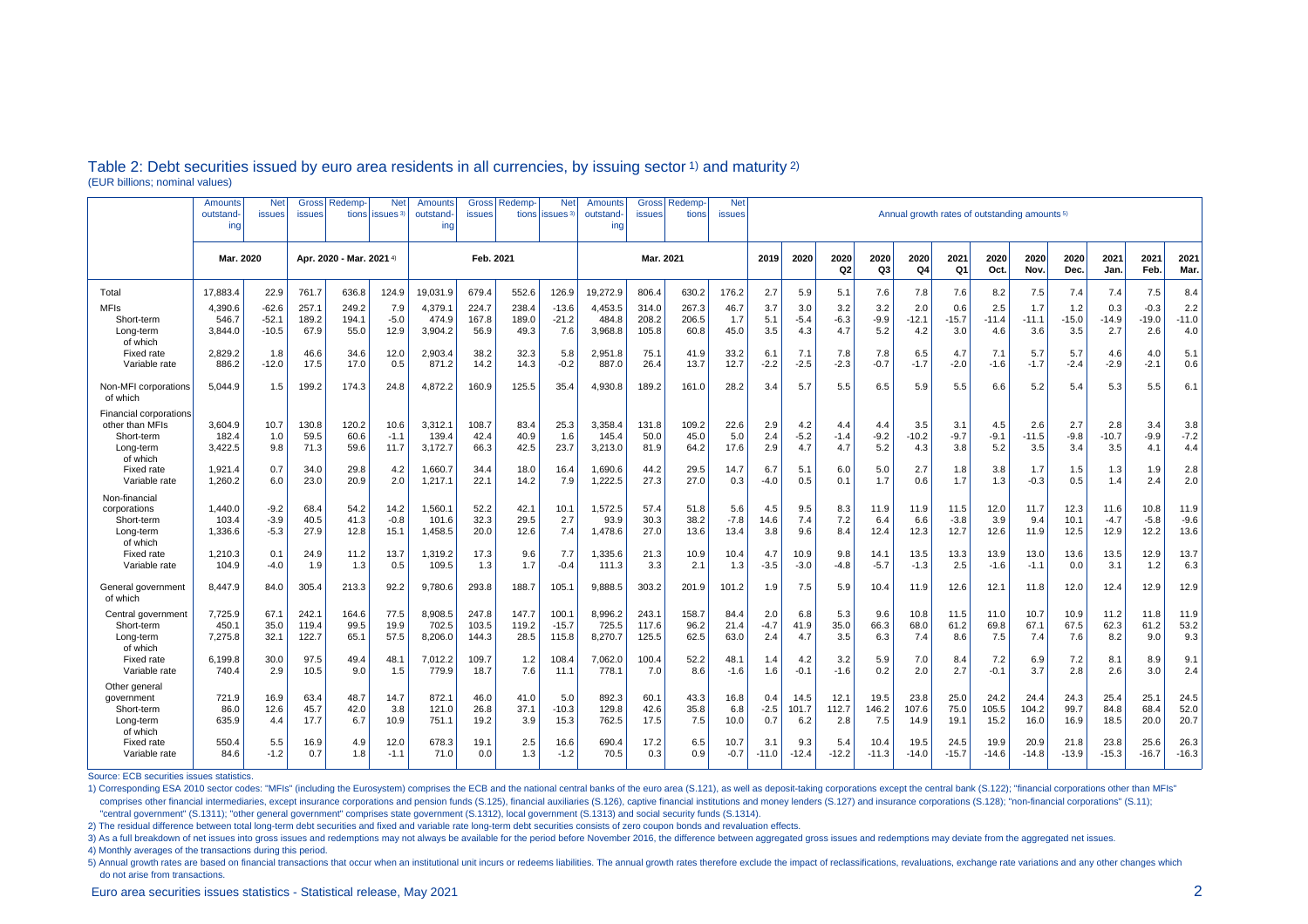#### Table 3: Listed shares issued by euro area residents, by issuing sector 1) (EUR billions; market values)

|                                           | Amounts<br>outstand-   issues  <br>ing | <b>Net</b> | <b>issues</b> | Gross Redemp-<br>tions   |      | Net Amounts<br>issues outstand-<br>ing | <i>issues</i> | Gross Redemp-<br>tions | <b>Net</b> | issues percentage outstand-<br>change in!<br>market<br>capitali-<br>sation <sup>3)</sup> | Annual   Amounts<br>ina | <i>issues</i> | Gross Redemp-<br>tions | <b>Net</b> | Annual<br>issues percentage<br>change in<br>market<br>capitali-<br>sation <sup>3)</sup> | Annual growth rates of outstanding amounts <sup>4)</sup> |            |                        |              |              |              |              |              |              |        |        |     |
|-------------------------------------------|----------------------------------------|------------|---------------|--------------------------|------|----------------------------------------|---------------|------------------------|------------|------------------------------------------------------------------------------------------|-------------------------|---------------|------------------------|------------|-----------------------------------------------------------------------------------------|----------------------------------------------------------|------------|------------------------|--------------|--------------|--------------|--------------|--------------|--------------|--------|--------|-----|
|                                           | Mar. 2020                              |            |               | Apr. 2020 - Mar. 2021 2) |      |                                        |               | Mar. 2021              |            |                                                                                          |                         |               |                        | 2020       | 2020<br>Q2                                                                              | 2020<br>Q3                                               | 2020<br>Q4 | 2021<br>Q <sub>1</sub> | 2020<br>Oct. | 2020<br>Nov. | 2020<br>Dec. | 2021<br>Jan. | 2021<br>Feb. | 2021<br>Mar. |        |        |     |
| Total                                     | 6,445.0                                | $-2.5$     | 16.2          | 3.5                      | 12.7 | 8,649.1                                | 17.5          | 1.9                    | 15.6       | 11.6                                                                                     | 9,238.8                 | 24.1          | 3.1                    | 21.0       | 43.3                                                                                    | 0.1                                                      | 0.3        | 0.0                    | 0.2          | 1.1          | 1.6          | 1.0          | 1.2          | 1.3          | 1.5    | 1.7    | 2.0 |
| <b>MFIs</b>                               | 330.4                                  | $-1.5$     | 0.7           | 0.1                      | 0.6  | 520.6                                  | 0.0           | 0.0                    | 0.0        | 7.9                                                                                      | 542.9                   | 5.8           | 0.0                    | 5.8        | 64.3                                                                                    | 0.3                                                      | 0.1        | 0.0                    | $-0.2$       | 0.0          | 0.2          | 0.1          | 0.0          | 0.0          | $-0.1$ | $-0.1$ | 1.4 |
| Non-MFI corporations<br>of which          | 6,114.7                                | $-0.9$     | 15.5          | 3.4                      | 12.2 | 8,128.5                                | 17.5          | 1.9                    | 15.6       | 11.9                                                                                     | 8,696.0                 | 18.3          | 3.1                    | 15.2       | 42.2                                                                                    | 0.1                                                      | 0.3        | 0.0                    | 0.3          | 1.1          | 1.7          | 1.0          | 1.3          | 1.4          | 1.6    | 1.8    | 2.0 |
| Financial corporations<br>other than MFIs | 974.9                                  | $-0.2$     | 5.3           | 0.3                      | 5.0  | 1,407.7                                | 3.1           | 0.1                    | 2.9        | 13.7                                                                                     | 468.9                   | 4.6           | 0.8                    | 3.8        | 50.7                                                                                    | 0.5                                                      | 0.6        | 0.0                    | 0.4          | 2.1          | 4.4          | 2.2          | 2.2          | 3.1          | 4.5    | 4.7    | 5.0 |
| Non-financial<br>corporations             | 5,139.7                                | $-0.7$     | 10.2          | 3.1                      | 7.1  | 6,720.8                                | 14.4          | 1.8                    | 12.7       | 11.5                                                                                     | 7,227.1                 | 13.7          | 2.3 <sub>1</sub>       | 11.4       | 40.6                                                                                    | 0.0                                                      | 0.3        | 0.0                    | 0.3          | 0.9          | 1.2          | 0.8          | 1.1          | 44<br>.      | 1.0    | 1.2    | 1.4 |

Source: ECB securities issues statistics.

1) Corresponding ESA 2010 sector codes: "MFIs" (including the Eurosystem) comprises the ECB and the national central banks of the euro area (S.121), as well as deposit-taking corporations except the central bank (S.122); " comprises other financial intermediaries, except insurance corporations and pension funds (S.125), financial auxiliaries (S.126), captive financial institutions and money lenders (S.127) and insurance corporations (S.129); 2) Monthly averages of the transactions during this period.

3) Percentage change between the amount outstanding at the end of the month and the amount outstanding 12 months earlier.

4) Annual growth rates are based on transactions that occur during the period and therefore exclude reclassifications and any other changes which do not arise from transactions.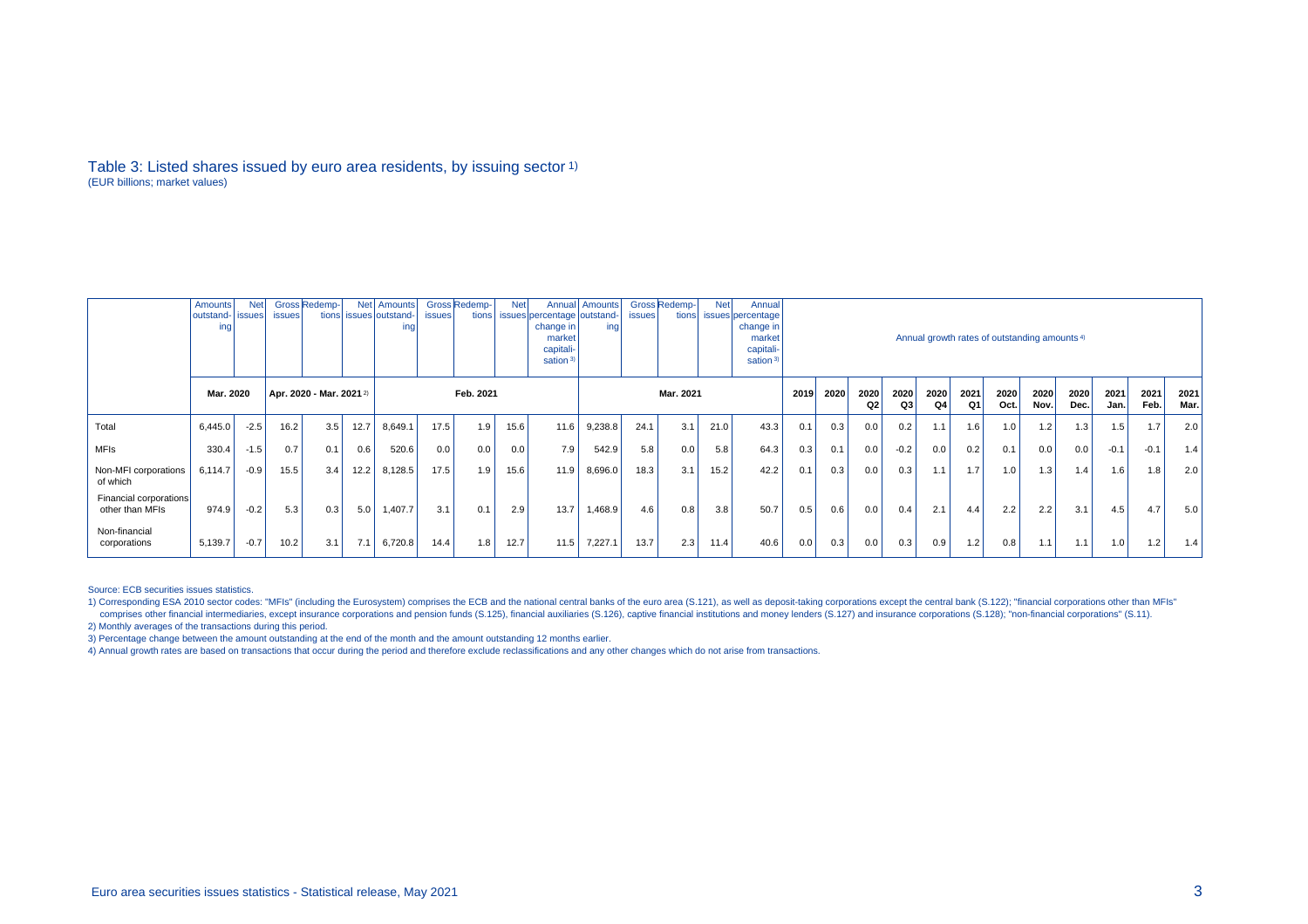### Euro area securities issues statistics



Chart 1: Annual growth rates of debt securities issued by euro area residents, by original maturity (percentage changes)

#### Chart 2: Annual growth rates of debt securities issued by euro area residents, by sector (percentage changes)



Source: ECB securities issues statistics.

Source: ECB securities issues statistics.